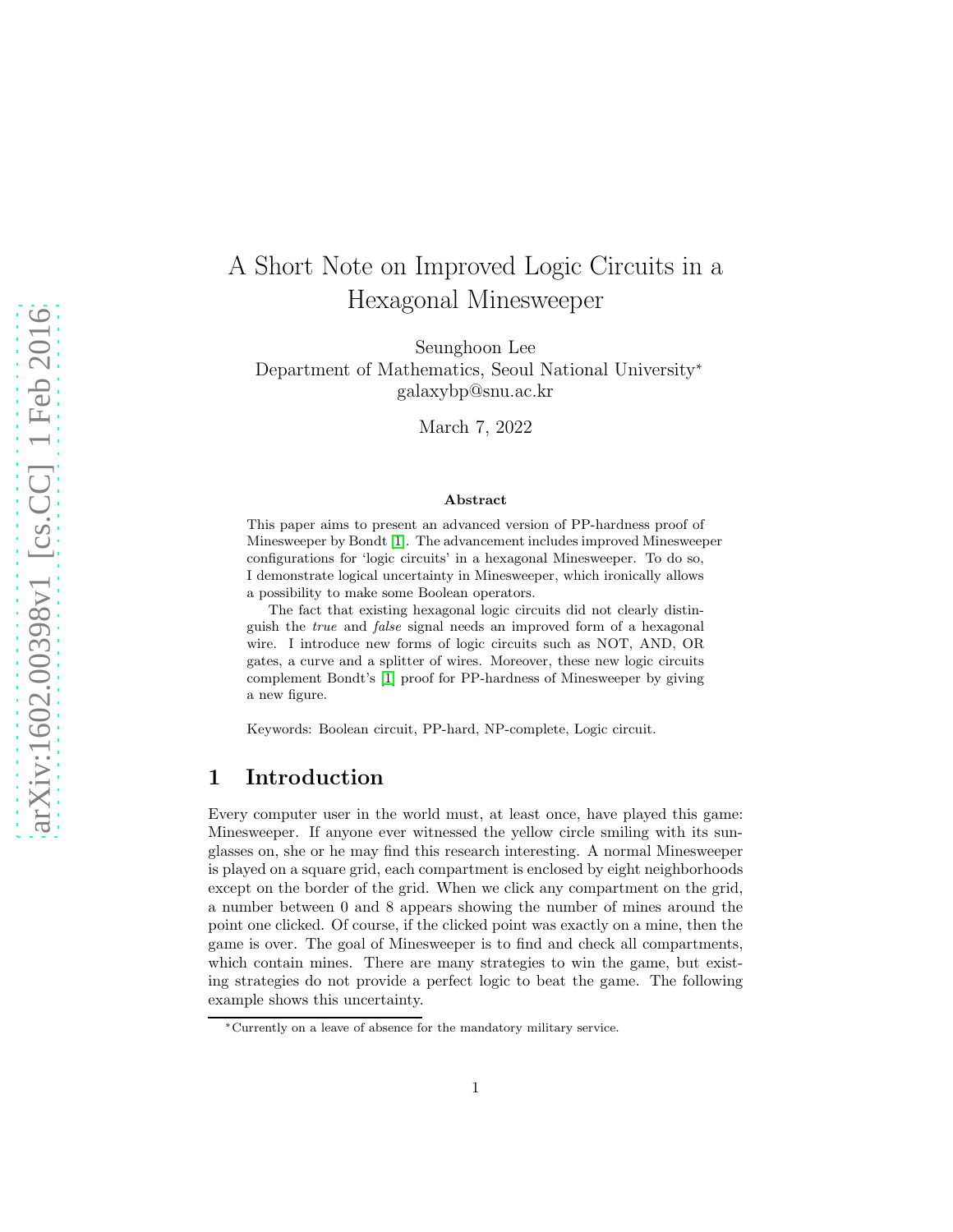**Example 1** (Uncertainty on  $9 \times 9$  board). During Minesweeper gameplay in novice mode which consists of a  $9 \times 9$  board, let us be given the situation as figure  $1(a)$ .



<span id="page-1-0"></span>Figure 1: An example that shows uncertainty of Minesweeper

At first glance, it is difficult to determine the locations of mines. Once we allocate names from  $A$  to  $R$  as shown in [\(b\).](#page-1-0) Then, there are 30 different possible locations for the mines. For example, if we set B as a mine, then C,D,A,R,Q should not be mines. Therefore, P should be a mine; since two of E,F,G, one of F,G,H, and one of G,H,I should be a mine, we conclude that  $E$  is a mine. Next choice is either  $F$  or  $G$ , if  $F$  is a mine, then automatically so are I and M. All possible arrangements of mines are given in the table  $1<sup>1</sup>$  $1<sup>1</sup>$ :

Table 1: 30 different possibilities

<span id="page-1-1"></span>

|                | В        |          |          | E        | F        | L÷       |          |          |          | K        |          |                                                     |          |          |   |          |   | А |
|----------------|----------|----------|----------|----------|----------|----------|----------|----------|----------|----------|----------|-----------------------------------------------------|----------|----------|---|----------|---|---|
| 1              |          | Χ        |          |          |          | ×        | ×        |          | $\times$ | ×        | ×        | ×.                                                  | ×        | ×        |   | ×        |   | × |
| $\overline{2}$ |          | ×        |          |          | ×        | Ð        | ×        | ×        |          | $\times$ | ×        |                                                     | $\times$ | ×        |   |          |   | X |
| 3              | Ξ        | $\times$ | ×        | ◠        | $\times$ | ∩        | ×        | ×        | ×        | ∩        | ×        | $\times$                                            | ◯        | $\times$ |   | ×        | × | X |
| 4              |          | ×        | ×        | ∩        | ×        | ()       | ×        | ×        | ×        | ×        | ∩        | ×                                                   | ×        | ×        |   | ×        | × | X |
| 5              |          |          |          |          | ×        |          | 0        | $\times$ | ×        | ×        | ×        | ⊖                                                   | ×        | $\times$ |   |          | × | X |
| 6              |          |          | ×        | ×        | - 1      | $\times$ | ×        | ( )      | $\times$ | ×        | ×        | $\left( \begin{array}{c} \cdot \end{array} \right)$ | ×        | ×        |   | $\times$ |   | X |
| 7              |          |          | ×        | ×        | ×        |          |          | ×        |          | $\times$ | ×        | $\mathcal{L}$                                       | ×        | ×        |   |          |   | X |
| 8              |          |          |          | $\times$ | ×        | . .      | ×        | $\times$ | $\times$ | C        | $\times$ | $\times$                                            | O        | $\times$ |   | ×        | × | X |
| 9              | $\times$ |          | $\times$ | ×        | ×        | ()       | $\times$ | ×        | $\times$ | ×        | ∩        | $\times$                                            | ×        | $\times$ |   | ×        | × | X |
| 10             |          |          |          |          | $\times$ | ×        | С.       | ×        | ×        | ×        | ×        | Ο.                                                  | n.       | ×        | × |          |   | X |
| 11             |          |          |          |          | ×        | ×        | . .      | $\times$ | ×        | ×        | $\times$ | ⊖                                                   | ×        | ×        | × |          |   | X |
| 12             |          | ×        |          |          | $\times$ | ×        |          | $\times$ | ×        | ×        | ×        |                                                     |          |          |   |          |   |   |

<span id="page-1-2"></span> $1$ <sup>O</sup> means identified as a mine, and  $\times$  means there is no mine.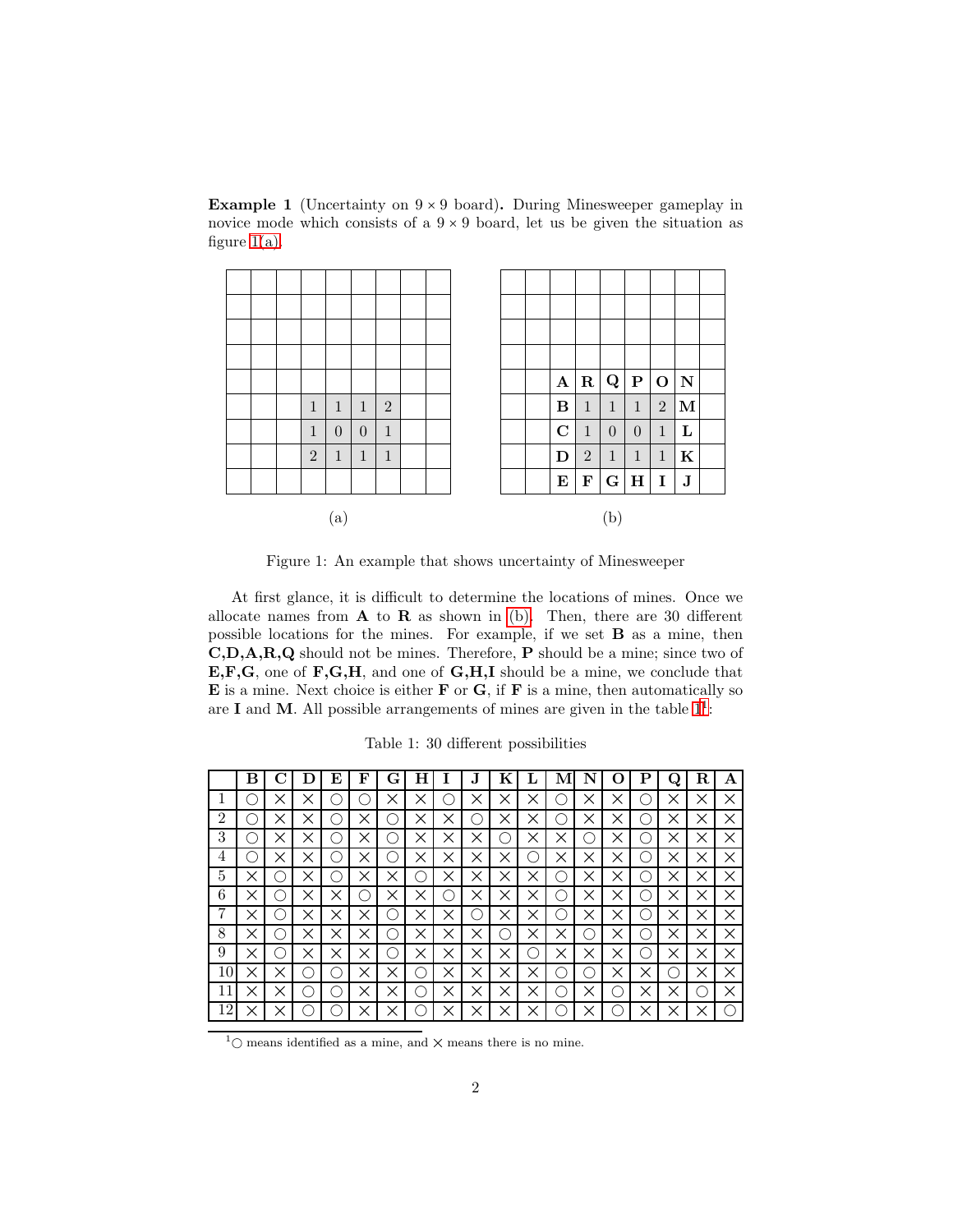Table 1: 30 different possibilities

|    | в | C        | Ð             | E        | F | G            | Н        | Ι        | J.  | Κ        | L | M  | N | 0  | Р            | O  | R   | A        |
|----|---|----------|---------------|----------|---|--------------|----------|----------|-----|----------|---|----|---|----|--------------|----|-----|----------|
| 13 | × | ×        |               | n.       | × | ×            |          | ×        | ×   | X        | × | r. | × | ×  | $\sim$       | ×  | ×   | ∩        |
| 14 | × | ×        | 2             | ×        | n | ×            | ×        | 0        | ×   | ×        | × | r. | 2 | ×  | ×            | n  | X   | X        |
| 15 | X | ×        | $\mathcal{L}$ | ×        | n | ×            | ×        | . .      | ×   | ×        | × | r. | × | 0  | ×            | ×  | ۰,  | X        |
| 16 | X | ×        | Ω             | ×        | ◠ | ×            | ×        | ()       | ×   | ×        | × | Ω  | × | 0  | ×            | X  | ×   | ∩        |
| 17 | X | ×        | O             | ×        | 0 | ×            | ×        | ( )      | ×   | ×        | × | 0  | × | ×  | 88           | X  | ×   | ∩        |
| 18 | × | ×        | . .           | ×        | × | . .          | ×        | ×        |     | ×        | × | 0  |   | ×  | ×            | 88 | ×   | X        |
| 19 | × | ×        | $\mathcal{L}$ | ×        | × | $\mathbf{1}$ | ×        | ×        |     | ×        | × | ∩  | × | С. | ×            | ×  | ()  | X        |
| 20 | × | X        | e,            | $\times$ | × | - 1          | ×        | $\times$ | . . | $\times$ | × | ∩  | × | Ω  | X            | ×  | ×   | ∩        |
| 21 | × | ×        | 2             | ×        | × | . .          | $\times$ | ×        | Ω   | ×        | × | ∩  | X | ×  | n            | ×  | ×   | ∩        |
| 22 | × | ×        | 2             | ×        | × | O            | $\times$ | ×        | ×   | 0        | × | ×  | n | ⊖  | ×            | X  | ∩   | X        |
| 23 | × | ×        | 0             | ×        | × | 0            | ×        | ×        | ×   | ()       | × | ×  | O | ◯  | ×            | ×  | ×   | ∩        |
| 24 | × | ×        | $\mathcal{L}$ | ×        | × | n            | ×        | ×        | ×   | 0        | × | ×  | ◯ | ×  | $\mathbf{1}$ | X  | ×   | ∩        |
| 25 | × | $\times$ | ◠             | ×        | × | ◠            | $\times$ | $\times$ | ×   | ×        | ∩ | ×  | n | Ω  | ×            | ×  | Ω   | $\times$ |
| 26 | × | $\times$ | ∩             | $\times$ | × | $\epsilon$ , | $\times$ | $\times$ | X   | ×        | ∩ | ×  | 2 | 0  | ×            | ×  | ×   | ∩        |
| 27 | × | ×        | ∩             | ×        | × | ⊖            | ×        | $\times$ | ×   | ×        | ∩ | ×  | 0 | ×  | Ω            | X  | ×   | ∩        |
| 28 | X | ×        | $\mathcal{L}$ | ×        | × | 7            | ×        | ×        | ×   | ×        | 0 | ×  | × | 0  | ×            | X  | 〔 〕 | $\times$ |
| 29 | × | ×        | $\sim$        | ×        | × |              | ×        | $\times$ | ×   | X        | ◠ | ×  | × |    | ×            | X  | ×   | ∩        |
| 30 | × | ×        |               | ×        | × |              | $\times$ | $\times$ | X   | ×        |   | ×  | × | ×  |              | ×  | ×   | ∩        |

Furthermore, when we check each column( $\bf{A}$  to  $\bf{R}$ ), we can easily find out that no column contains neither only  $\bigcirc$  nor only  $\times$ ; it follows that we cannot go even one step further logically.  $\Box$ 

Using this uncertainty, Kaye [\[2\]](#page-11-1) made some Minesweeper configurations for 'logic circuits', and he proved that Minesweeper is NP-complete. Kaye [\[2\]](#page-11-1) designated wires carrying either *true* or *false*; and using these wires he made several logic circuits such as NOT, AND, OR, XOR gates, etc.

In this paper, I apply this concept to a hexagonal grid. In section [3,](#page-6-0) I define a hexagonal wire and some logic circuits<sup>[2](#page-2-0)</sup>. Consequently, this improves Bondt's [\[1\]](#page-11-0) computational components on a hexagonal Minesweeper.

<span id="page-2-0"></span><sup>2</sup> I introduced this concept in a science essay that won President Science scholarship, Republic of Korea in 2004.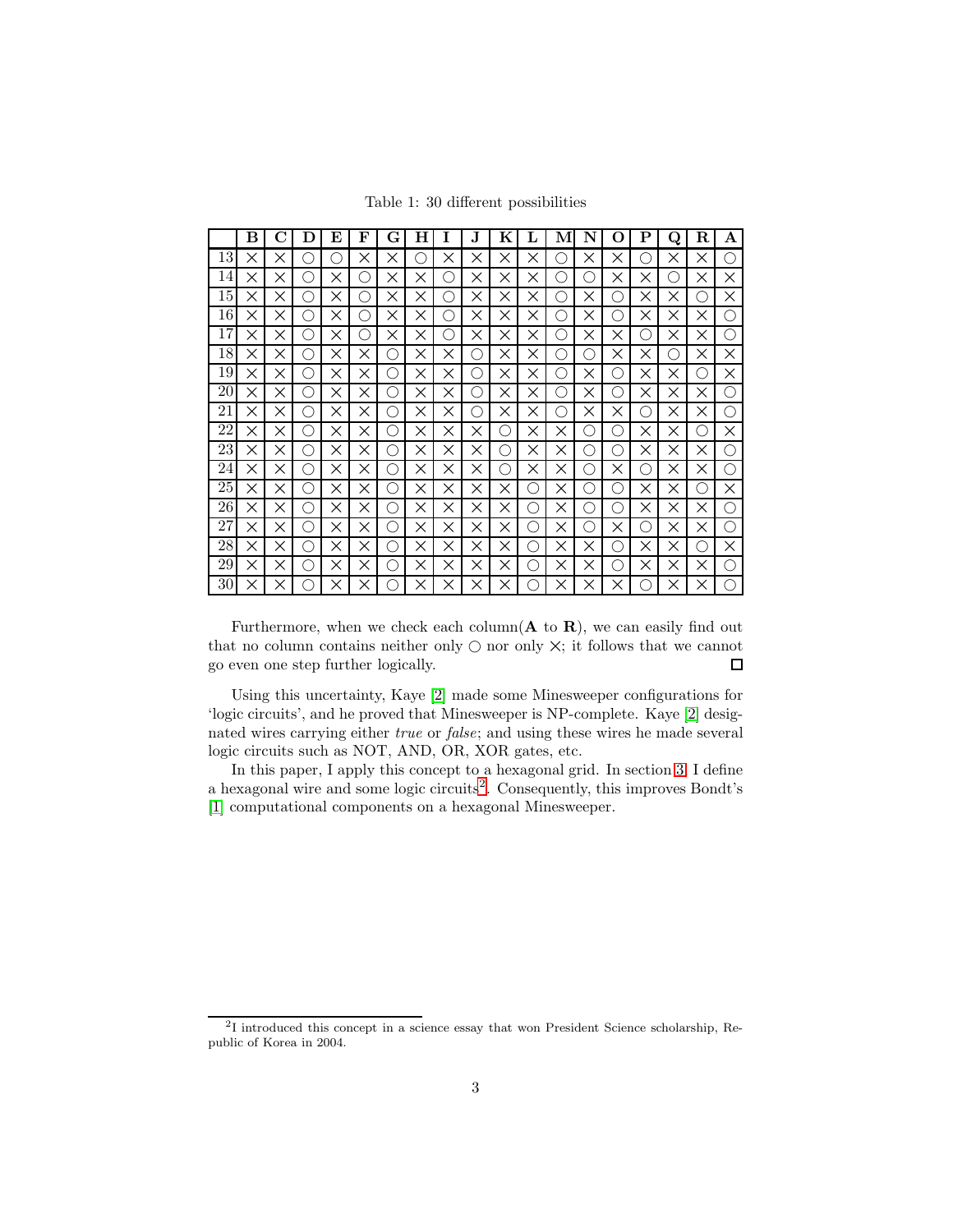## 2 Computational components in a normal Minesweeper

First, I will review Kaye's [\[2\]](#page-11-1) work on Minesweeper configurations. In Figure [2,](#page-3-0) Kaye  $[2]$  demonstrated a 'wire' that conducts x. We can easily figure out that either all  $x$ 's are 1 and all  $x$ 's are 0 or vice versa. It is natural to say the Boolean values *negate* or *confirm* with x's are 0 or 1 respectively.

|          | x                |  |                  |                  |   |                   |                  |   |                   |                  |   |                   |                  |          |                   |                  |          |
|----------|------------------|--|------------------|------------------|---|-------------------|------------------|---|-------------------|------------------|---|-------------------|------------------|----------|-------------------|------------------|----------|
| $\cdots$ |                  |  |                  |                  | 0 | 0                 | $\theta$         | 0 | $\theta$          | 0                | U | O                 | 0                | $\theta$ | 0                 | 0                | $\cdots$ |
| $\cdots$ |                  |  |                  |                  |   |                   |                  |   |                   |                  |   |                   |                  |          |                   |                  | $\cdots$ |
| $\cdots$ | $\boldsymbol{x}$ |  | $\boldsymbol{x}$ | $\boldsymbol{x}$ |   | $\boldsymbol{x}'$ | $\boldsymbol{x}$ | 1 | $\boldsymbol{x}'$ | $\boldsymbol{x}$ | 1 | $\boldsymbol{x}'$ | $\boldsymbol{x}$ | 1        | $\boldsymbol{x}'$ | $\boldsymbol{x}$ | $\cdots$ |
| $\cdots$ |                  |  |                  |                  |   |                   |                  |   |                   |                  |   |                   |                  |          |                   |                  | $\cdots$ |
| $\cdots$ |                  |  |                  |                  | 0 | 0                 | 0                | 0 | 0                 | 0                | U | U                 | 0                | $\theta$ | $\boldsymbol{0}$  | 0                | $\cdots$ |

<span id="page-3-0"></span>Figure 2: A Wire on a normal Minesweeper

We also need to bend wires and to make a splitter to duplicate wires as Figure [3.](#page-3-1) From now on, the gray circles in the nodes indicate mines those have been identified.



<span id="page-3-1"></span>Figure 3: Curve and splitter of a wire (adopted from Bondt [\[1\]](#page-11-0))

Using these basic components, existing studies propose some large computational components such as NOT, AND and OR gate. NOT and AND gates are created by Richard Kaye [\[2\]](#page-11-1), and the OR gate is made by Stefan [\[3\]](#page-11-2).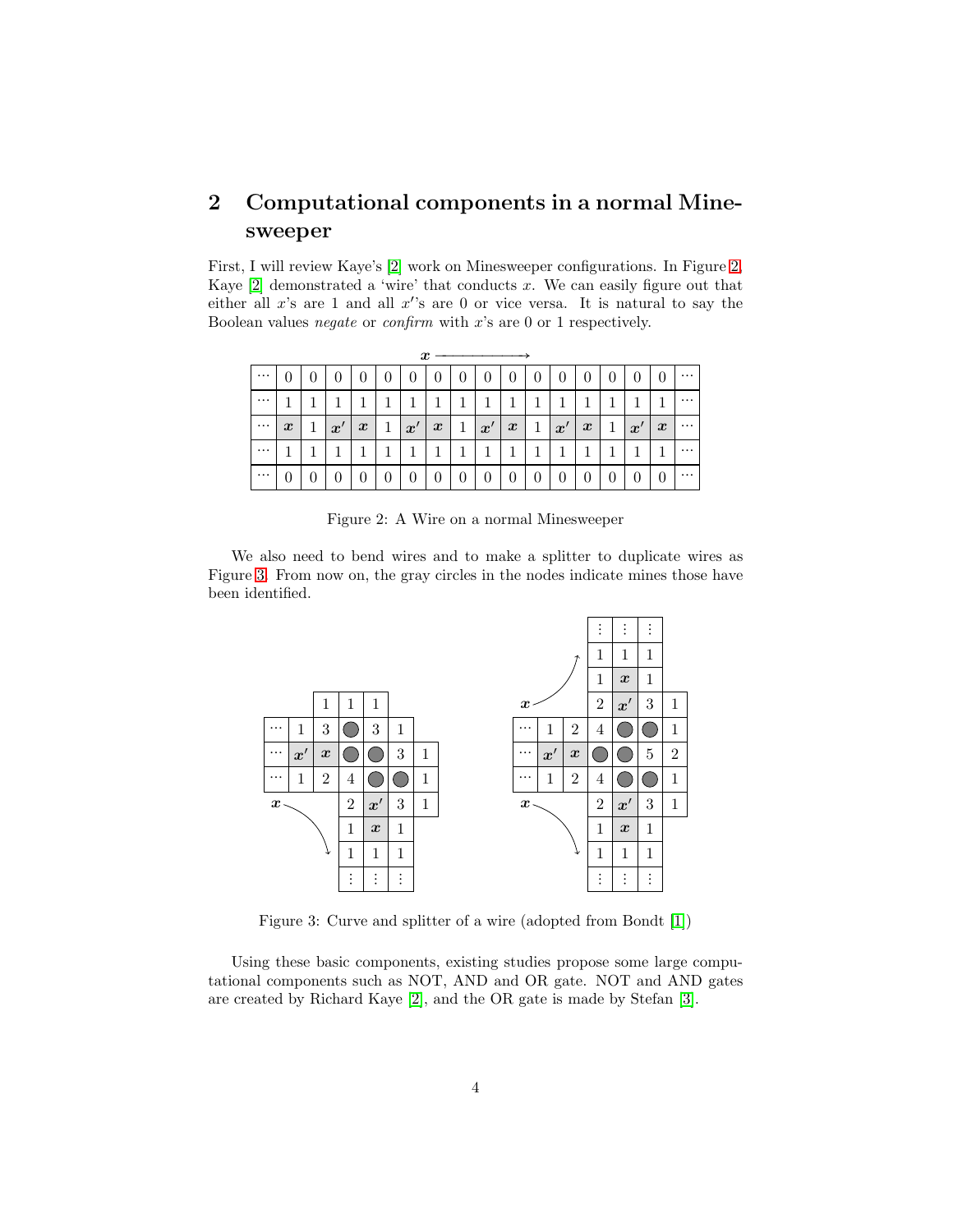| $\cdots$ |              | $1 \mid 1 \mid$  | 1 |    | $\mathbf{1}$ | $\overline{2}$ |      | 2              | $\mathbf{1}$ | 11                | $\mathbf{1}$ | $\pm 1$ $\pm$    |                    |          |
|----------|--------------|------------------|---|----|--------------|----------------|------|----------------|--------------|-------------------|--------------|------------------|--------------------|----------|
| $\cdots$ | $x^{\prime}$ | $\boldsymbol{x}$ |   | x' | $\mathbf{x}$ |                | 3 x' |                | 3   x        | $\boldsymbol{x}'$ | $\mathbf{1}$ | $\boldsymbol{x}$ | $\pm x^{\prime +}$ | $\cdots$ |
| $\cdots$ |              |                  |   |    |              | റ              |      | $\overline{2}$ | $\mathbf{1}$ |                   |              |                  |                    |          |
|          |              |                  |   |    |              |                |      |                |              |                   |              |                  |                    |          |

Figure 4: A NOT gate on a normal Minesweeper

|                  | $\bullet$<br>$\ddot{\phantom{a}}$ | $\vdots$            | $\vdots$                  |                  |                |                  |                  |                  |                |                  |       |    |                  |                  |                |                |                  |                  |                |    |   |   |          |
|------------------|-----------------------------------|---------------------|---------------------------|------------------|----------------|------------------|------------------|------------------|----------------|------------------|-------|----|------------------|------------------|----------------|----------------|------------------|------------------|----------------|----|---|---|----------|
| $\boldsymbol{u}$ | 1                                 | 1                   | 1                         |                  |                | 1                | $\overline{2}$   | $\overline{2}$   | 1              |                  | 1     | 1  | 1                |                  | 1              | 1              | $\mathbf{1}$     |                  |                |    |   |   |          |
|                  | $\mathbf{1}$                      | u'                  | 1                         |                  |                | $\overline{2}$   |                  |                  | 3              | $\overline{2}$   | 3     |    | $\overline{2}$   | $\mathbf{1}$     | $\overline{2}$ |                | 3                | $\overline{2}$   | $\mathbf{1}$   |    |   |   |          |
|                  | 1                                 | $\boldsymbol{u}$    | 1                         | 1                | $\overline{2}$ | 4                | C –              | $\boldsymbol{s}$ | $a_1$          | $a_2$            | $a_3$ | t' | 3                | $\boldsymbol{t}$ | t'             | 3              |                  |                  | $\overline{2}$ |    |   |   |          |
| 1                | $\overline{2}$                    | $\overline{2}$      | $\mathbf{1}$              | 1                |                | <b>STATE</b>     | 4                |                  | 3              | $\overline{2}$   | 3     |    | $\overline{2}$   | 1                | 1              | $\overline{2}$ | $\boldsymbol{t}$ |                  | $\overline{2}$ |    |   |   |          |
| 2                |                                   | u'                  | $\overline{2}$            | $\overline{2}$   | $\overline{4}$ | s'               | 3                | 1                | 1              | $\Omega$         | 1     | 1  | $\mathbf{1}$     | $\Omega$         | $\Omega$       | 1              | $\overline{2}$   | $\overline{2}$   | 1              |    |   |   |          |
| 2                |                                   |                     | 3                         | $\boldsymbol{u}$ | $\bm{u}'$      | $\boldsymbol{s}$ | $\overline{2}$   | 1                | 1              | 1                | 1     | 1  | 1                | 1                | 1              | 1              | t'               | 1                | 1              | 1  | 1 | 1 | $\cdots$ |
| $\overline{2}$   | 4                                 | 5                   |                           | 4                |                | $\overline{4}$   | $\boldsymbol{t}$ | t'               | 1              | $\boldsymbol{t}$ | t'    | 1  | $\boldsymbol{t}$ | t'               | 1              | $\bm{t}$       | $\overline{2}$   | $\boldsymbol{t}$ | 1              | t' | t | 1 | $\cdots$ |
| 2                |                                   |                     | 3                         | $\boldsymbol{v}$ | v'             | $\boldsymbol{r}$ | $\overline{2}$   | 1                | 1              | 1                | 1     | 1  | 1                | 1                | 1              | 1              | t'               | $\mathbf{1}$     | 1              | 1  | 1 | 1 | $\cdots$ |
| $\overline{2}$   |                                   | $\boldsymbol{v}'$   | $\overline{2}$            | $\overline{2}$   | $\overline{4}$ | r'               | 3                | 1                | 1              | $\Omega$         | 1     | 1  | $\mathbf{1}$     | $\Omega$         | $\Omega$       | 1              | $\overline{2}$   | $\overline{2}$   | 1              |    |   |   |          |
| 1                | $\overline{2}$                    | $\overline{2}$      | 1                         | 1                |                |                  | 4                |                  | 3              | $\overline{2}$   | 3     |    | $\overline{2}$   | 1                | 1              | $\overline{2}$ | $\boldsymbol{t}$ |                  | $\overline{2}$ |    |   |   |          |
| ∧                | 1                                 | $\boldsymbol{v}$    | 1                         | 1                | $\overline{2}$ | 4                | 6.               | $\boldsymbol{r}$ | b <sub>1</sub> | $b_{2}$          | $b_3$ | t' | $\sqrt{3}$       | $\boldsymbol{t}$ | t'             | 3              |                  |                  | $\overline{2}$ |    |   |   |          |
|                  | 1                                 | v'                  | 1                         |                  |                | $\overline{2}$   | C –              | C –              | 3              | $\overline{2}$   | 3     |    | $\overline{2}$   | 1                | $\overline{2}$ |                | 3                | $\overline{2}$   | $\mathbf{1}$   |    |   |   |          |
|                  | 1                                 | 1                   | 1                         |                  |                | 1                | 2                | $\overline{2}$   | 1              |                  | 1     | 1  | 1                |                  | 1              | 1              | 1                |                  |                |    |   |   |          |
| $\boldsymbol{v}$ | ٠                                 | ٠<br>$\ddot{\cdot}$ | ٠<br>$\ddot{\phantom{a}}$ |                  |                |                  |                  |                  |                |                  |       |    |                  |                  |                |                |                  |                  |                |    |   |   |          |

<span id="page-4-0"></span>Figure 5: An AND gate on a normal Minesweeper

The reason that Figure [5](#page-4-0) is actually an AND gate is as follows. If the result is T, then  $t$  must be T, which means that  $a_2, a_3$  are both T. Then  $a_1$  should be F, so  $s$  must be T, and by the symmetry of this logic gate,  $r$  also should be T. It implies that  $u'$  and  $v'$  are both F when we observe the blue square named '4'. Therefore, the result(r) is T only when two inputs(u and v) are both T, which concludes that this logic gate is actually an AND gate. The truth table for this AND gate is shown in table [2:](#page-5-0)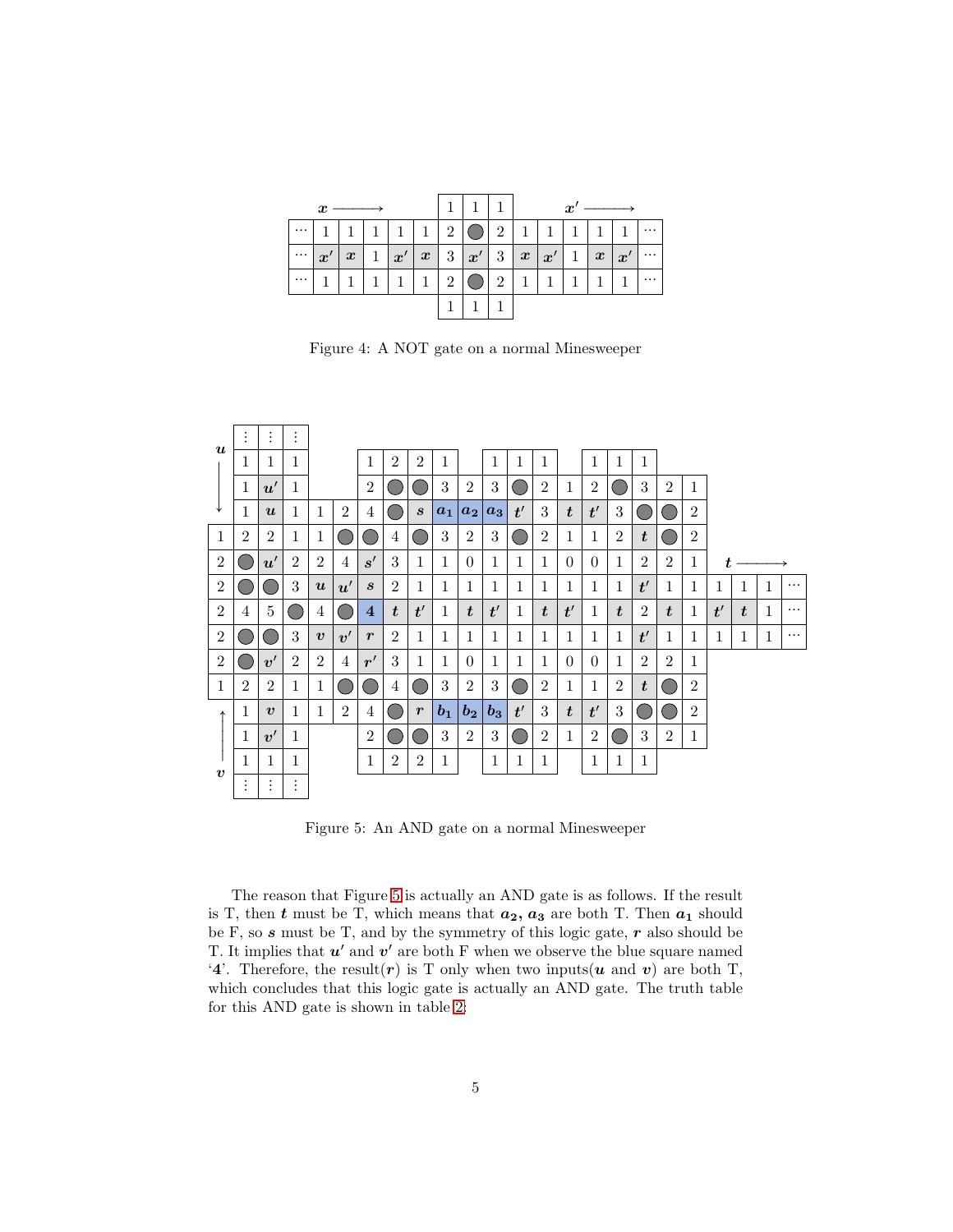<span id="page-5-0"></span>Table 2: Truth table for the AND gate

| $\boldsymbol{u}$ | $\boldsymbol{\eta}$ | S | $\boldsymbol{r}$ | $\mathbf{a}_1$ | $a_2$ | $a_3$ | $b_1$ | $b_2$ | $b_3$ | $\boldsymbol{t} = \boldsymbol{u} \wedge \boldsymbol{v}$ |
|------------------|---------------------|---|------------------|----------------|-------|-------|-------|-------|-------|---------------------------------------------------------|
|                  |                     |   |                  | F              |       |       |       |       |       |                                                         |
|                  |                     |   |                  |                |       |       |       |       |       |                                                         |
|                  |                     |   |                  |                |       |       |       |       |       |                                                         |
|                  |                     |   |                  |                |       | Ð     |       |       |       |                                                         |

Next figure is an OR gate made by Stefan [\[3\]](#page-11-2). Similarly we can easily check that the result(r) is F only when two inputs(u and v) are both F.



Figure 6: An OR gate on a normal Minesweeper

The truth table for this OR gate is as below:

Table 3: Truth table for the OR gate

| $\boldsymbol{u}$ | $\boldsymbol{v}$ | S | a <sub>1</sub> | $a_2$ | $a_3$ | $\bm{r} = \bm{u} \vee \bm{v}$ |
|------------------|------------------|---|----------------|-------|-------|-------------------------------|
|                  |                  |   |                |       | F     |                               |
|                  |                  | Е |                | г     |       |                               |
| F                |                  | F |                | L.    |       |                               |
| F                |                  | L |                |       |       |                               |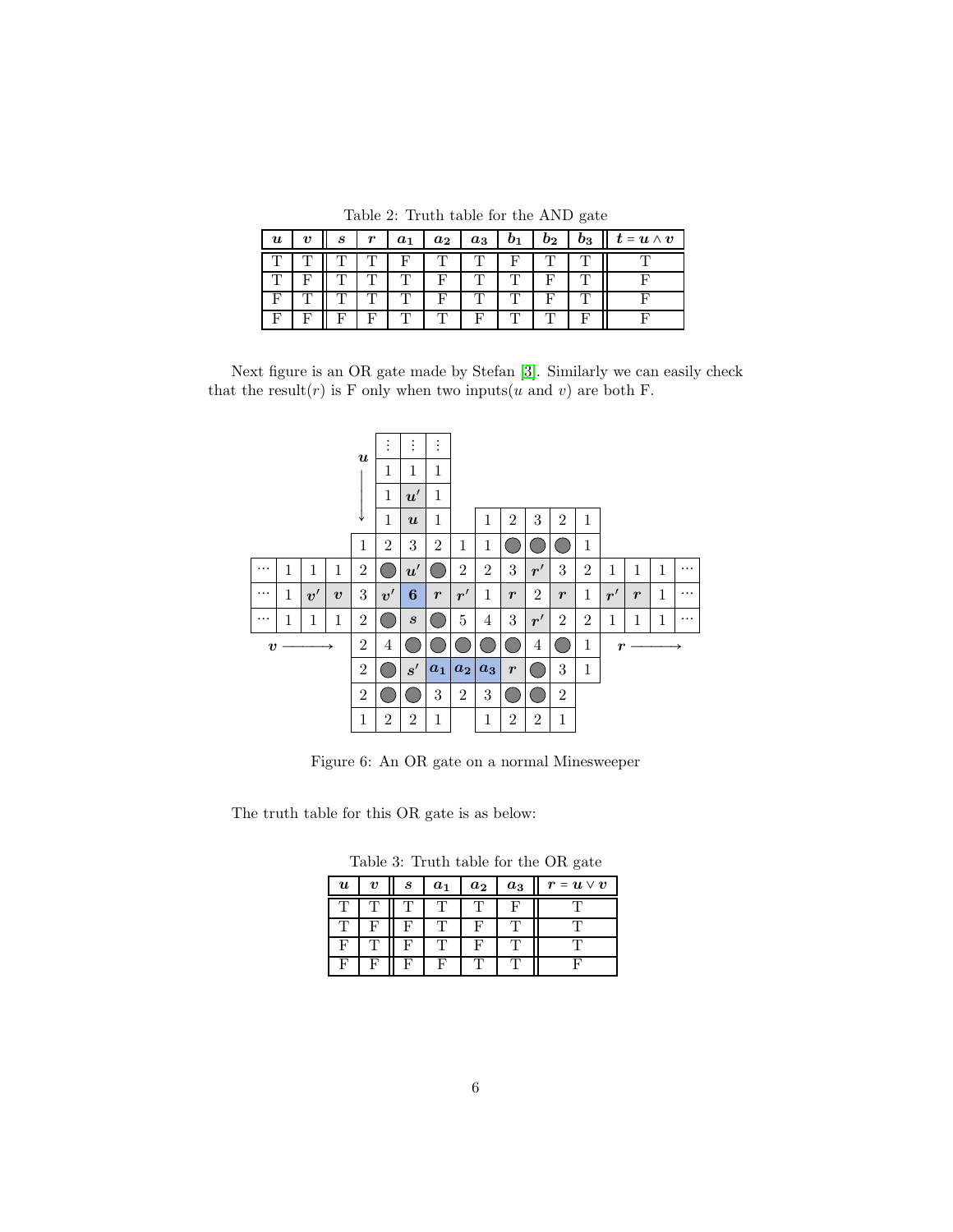## <span id="page-6-0"></span>3 Computational components in a hexagonal Minesweeper

As I discussed in the introduction, we can apply the computational components on a hexagonal grid as Bondt [\[1\]](#page-11-0) made a hexagonal wire.



Figure 7: Hexagonal wire and a NOT gate [\[1\]](#page-11-0)

Even though this application is only one of the possible forms of wires, the fact that we cannot distinguish '0' and '1' in an infinite wire without a starting point, supports the need for an improved form of a hexagonal wire [\[1\]](#page-11-0). The figure [8](#page-6-1) below represents an improved form of wire on a hexagonal Minesweeper.



<span id="page-6-1"></span>Figure 8: An improved form of a wire on a hexagonal Minesweeper

This form of wire allows us to distinguish  $x$  and  $x'$  clearly; in other words, it represents a phase of Boolean values. A NOT gate using this wire perfectly demonstrate *false* and *true* respectively. Of course, we can make a curve and a splitter of wires.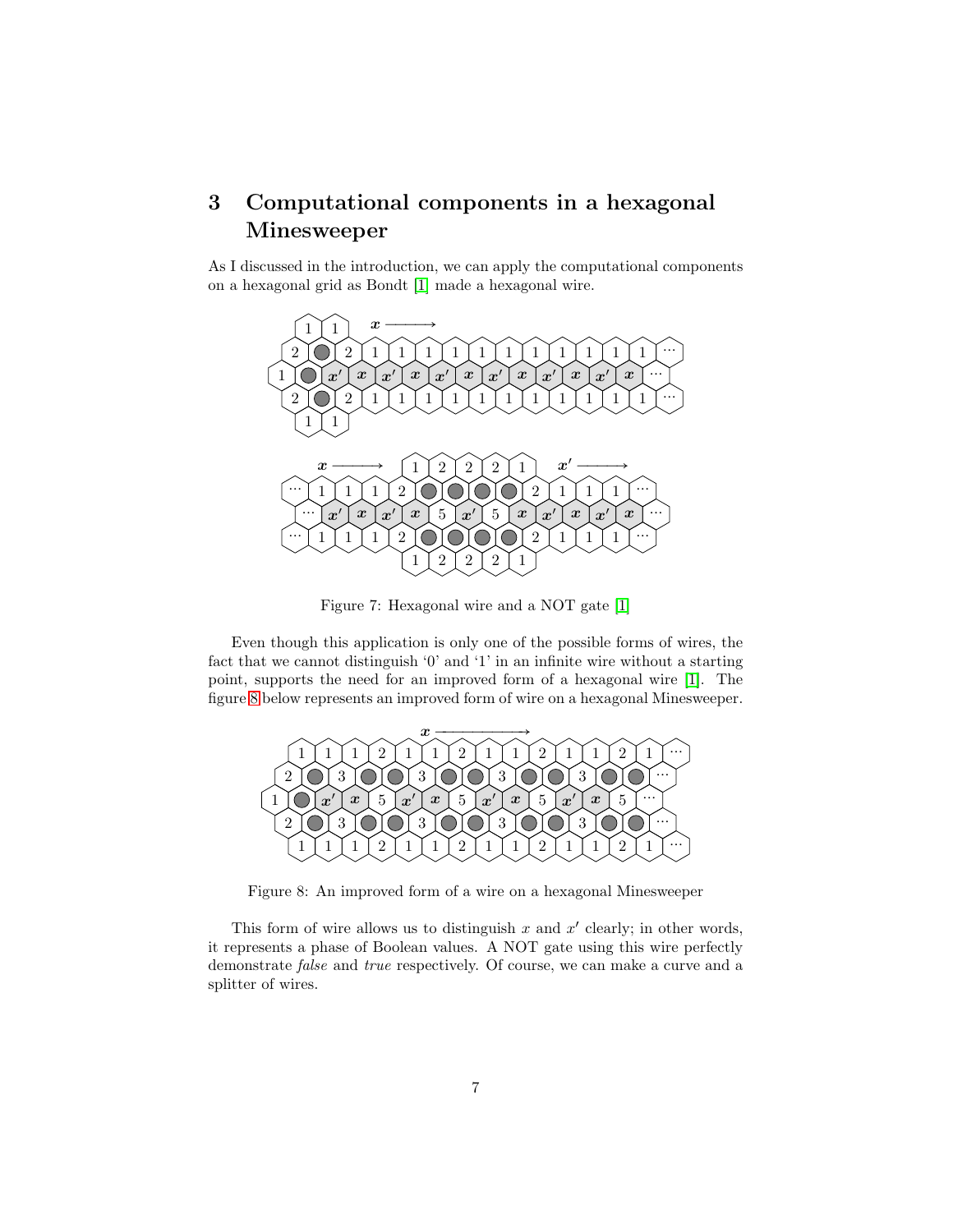

Figure 9: A curve of a wire



Figure 10: A splitter by merging two curves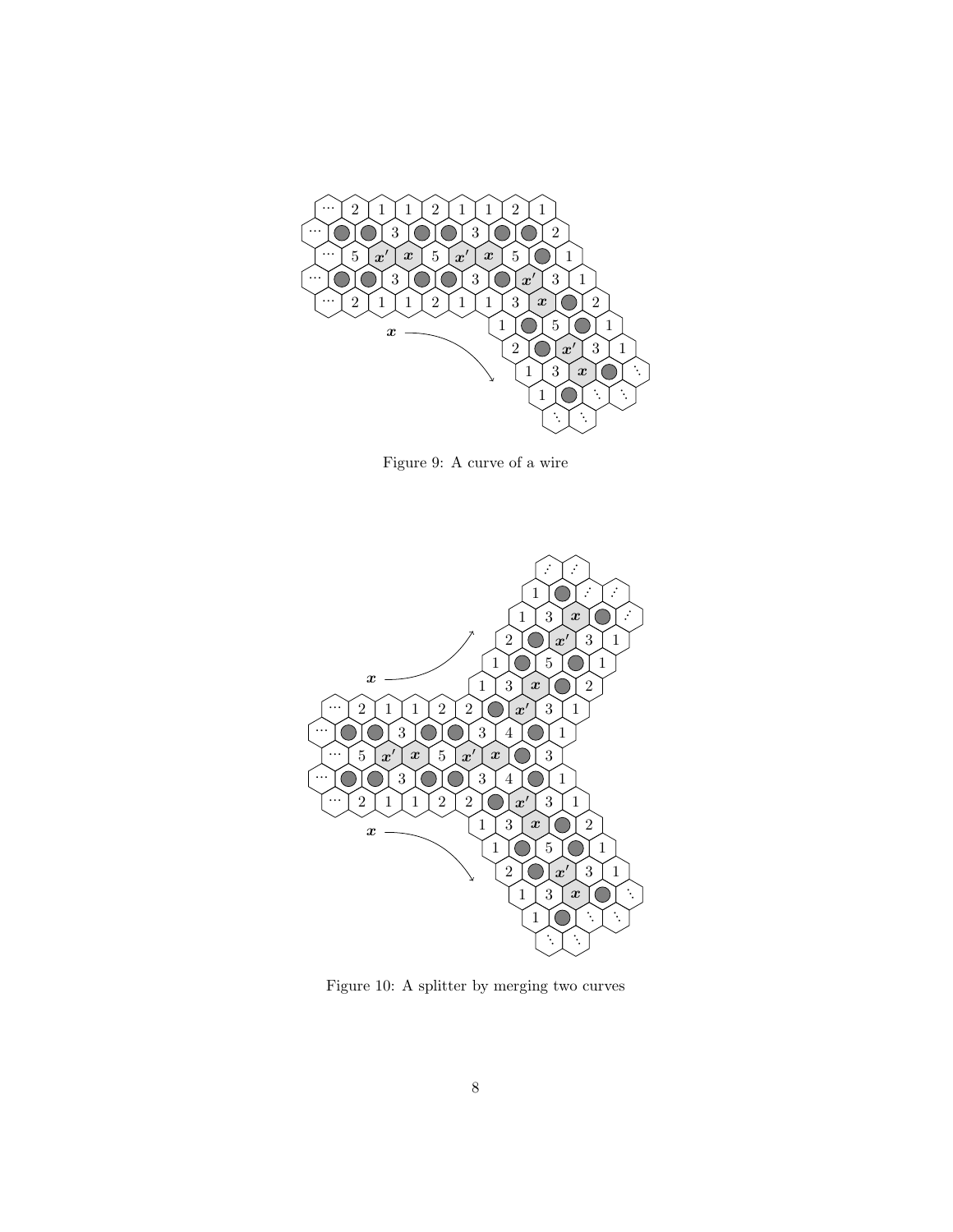The figure below represents the NOT gate.



Figure 11: A NOT gate on a hexagonal Minesweeper

Duplicating two NOT gates, we can make a phase-changer easily (in this paper, I do not provide such figure as it is logically simple to determine). Now, I give an OR gate and an AND gate on a hexagonal grid. Figure [12](#page-8-0) is an OR gate.



<span id="page-8-0"></span>Figure 12: An OR gate on a hexagonal Minesweeper

As the figure seems quite complicated, it requires some explanation for it being an OR gate. Let us prove this case-by-case.

*Case* 1. (both  $u$  and  $v$  are T)

Since  $u'$  and  $v'$  are both F, r and s should be both T. We can easily check that  $a_1, a_3, a_4$ , and  $a_5$  are T and the rest  $a_i$ 's are F.

*Case* 2. (only one of **u** and **v** is T)

Investigating the blue '4', only one between r and s is T. If r is F and s is T,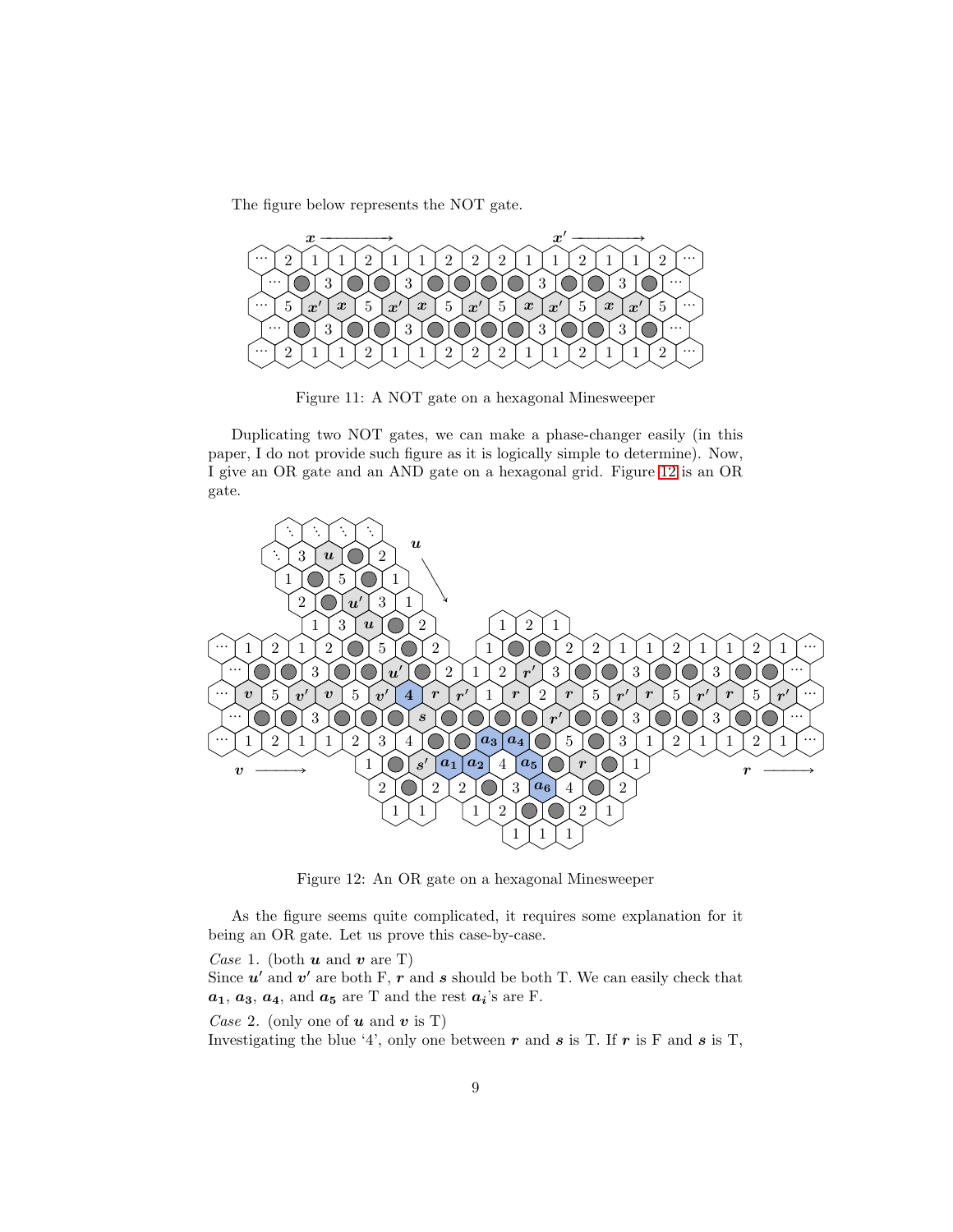then  $a_1$  is T and  $a_2$  is F. Now we are looking through  $a_1$  to  $a_6$ . Since  $a_2$  is F,  $a_3, a_4, a_5$  are all T. Therefore  $a_6$  should be F. But then r should be T, which is a contradiction! Therefore  $r$  should be T and  $s$  is F. Then  $a_1$  and  $a_6$  are F and  $a_2$ ,  $a_5$  are T. Since both  $a_2$ ,  $a_5$  are T, only one between  $a_3$ ,  $a_4$  is T(we cannot decide which one should be T).

*Case* 3. (both  $u$  and  $v$  are F)

Since  $u'$  and  $v'$  are both T,  $r'$  and  $s$  should be both F. We can easily check that  $a_2, a_3, a_4$ , and  $a_6$  are T and the rest  $a_i$ 's are F.

By examining the *Case* 1 to 3, we can finally conclude that figure [12](#page-8-0) is actually an OR gate. The truth table for this OR gate is as below:

| $\boldsymbol{u}$ | 22 | S | $a_1$ | $a_2$ | $a_3$ | $a_4$    | $a_5$ | $a_6$ | $\bm{r} = \bm{u} \vee \bm{v}$ |
|------------------|----|---|-------|-------|-------|----------|-------|-------|-------------------------------|
|                  |    |   |       |       |       |          |       |       |                               |
|                  |    |   |       |       |       | TF or FT |       |       |                               |
|                  |    |   |       |       |       | TF or FT |       |       |                               |
|                  |    |   |       |       |       |          |       |       |                               |

Table 4: Truth table for the OR gate on a hexagonal Minesweeper

By changing the position of  $a_1$  through  $a_6$ , we can make an AND gate similarly.



<span id="page-9-0"></span>Figure 13: An AND gate on a hexagonal Minesweeper

The reason that figure [13](#page-9-0) is actually an AND gate is very similar to that of the OR gate shown earlier in this paper. Notice that by examining through  $a_1$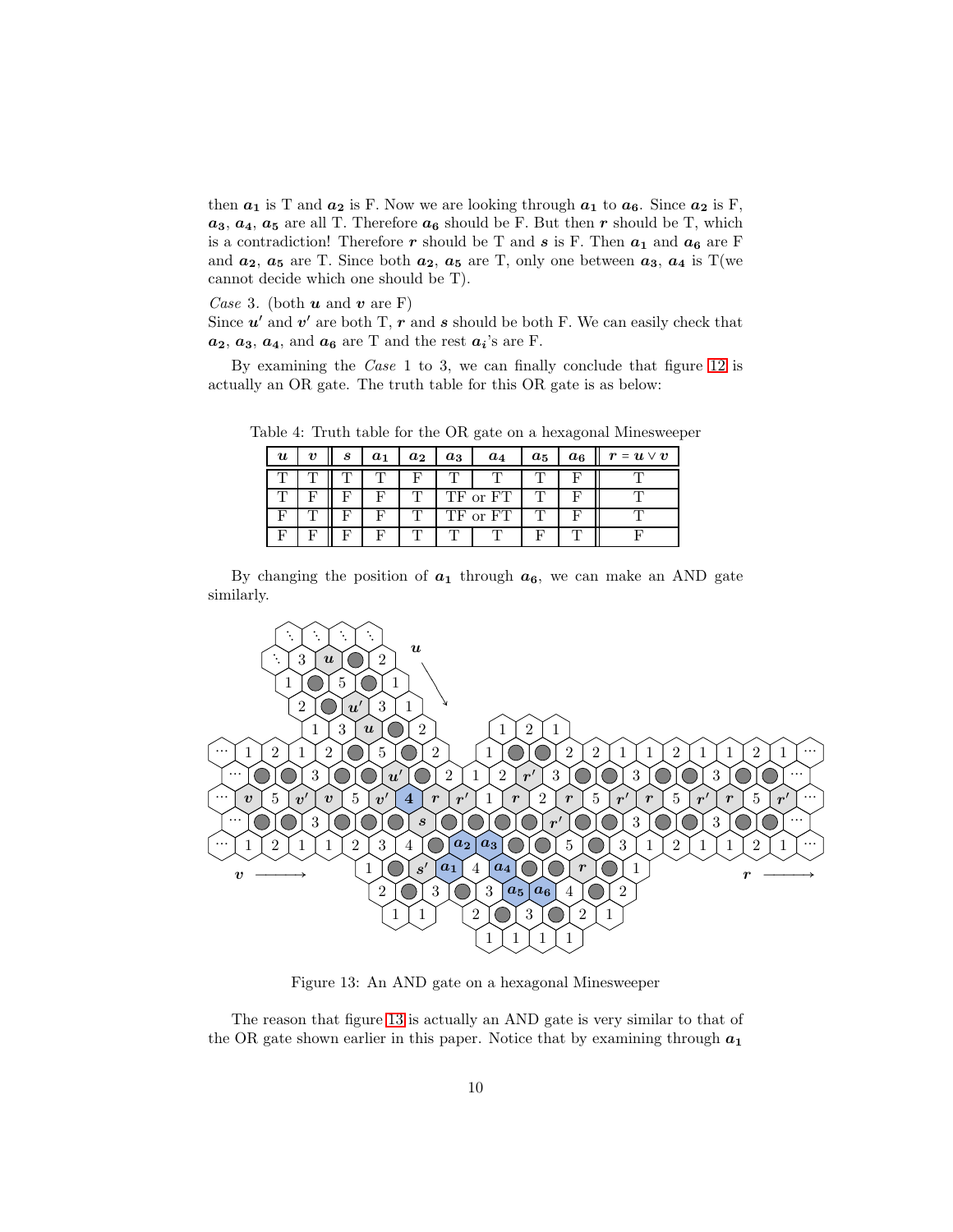to  $a_6$ , we can easily check that the result r is only T when two inputs u and v are both T. The truth table for this AND gate is as below:

| $\boldsymbol{u}$ | S | $a_1$ | $a_2$ | $a_3$    | $a_4$ | $a_5$ | $a_6$ | $\bm{r}=\bm{u}\wedge\bm{v}$ |
|------------------|---|-------|-------|----------|-------|-------|-------|-----------------------------|
|                  |   |       |       |          |       |       |       |                             |
|                  |   |       |       | TF or FT |       |       |       |                             |
|                  |   |       |       | TF or FT |       |       |       |                             |
|                  |   |       |       |          |       |       |       |                             |

Table 5: Truth table for the AND gate on a hexagonal Minesweeper

## 4 PP-hardness of Minesweeper revisited

Bondt [\[1\]](#page-11-0) showed that Minesweeper is PP-hard. First, he proved that weak MAJSAT is PP-complete, and then wired back the output of the circuit to the starting points of the inputs, in such a way that these inputs can be revealed when the output is known. In figure [14,](#page-10-0) I give such an example with an improved wire.



<span id="page-10-0"></span>Figure 14:  $x$  can be revealed when  $s$  is known